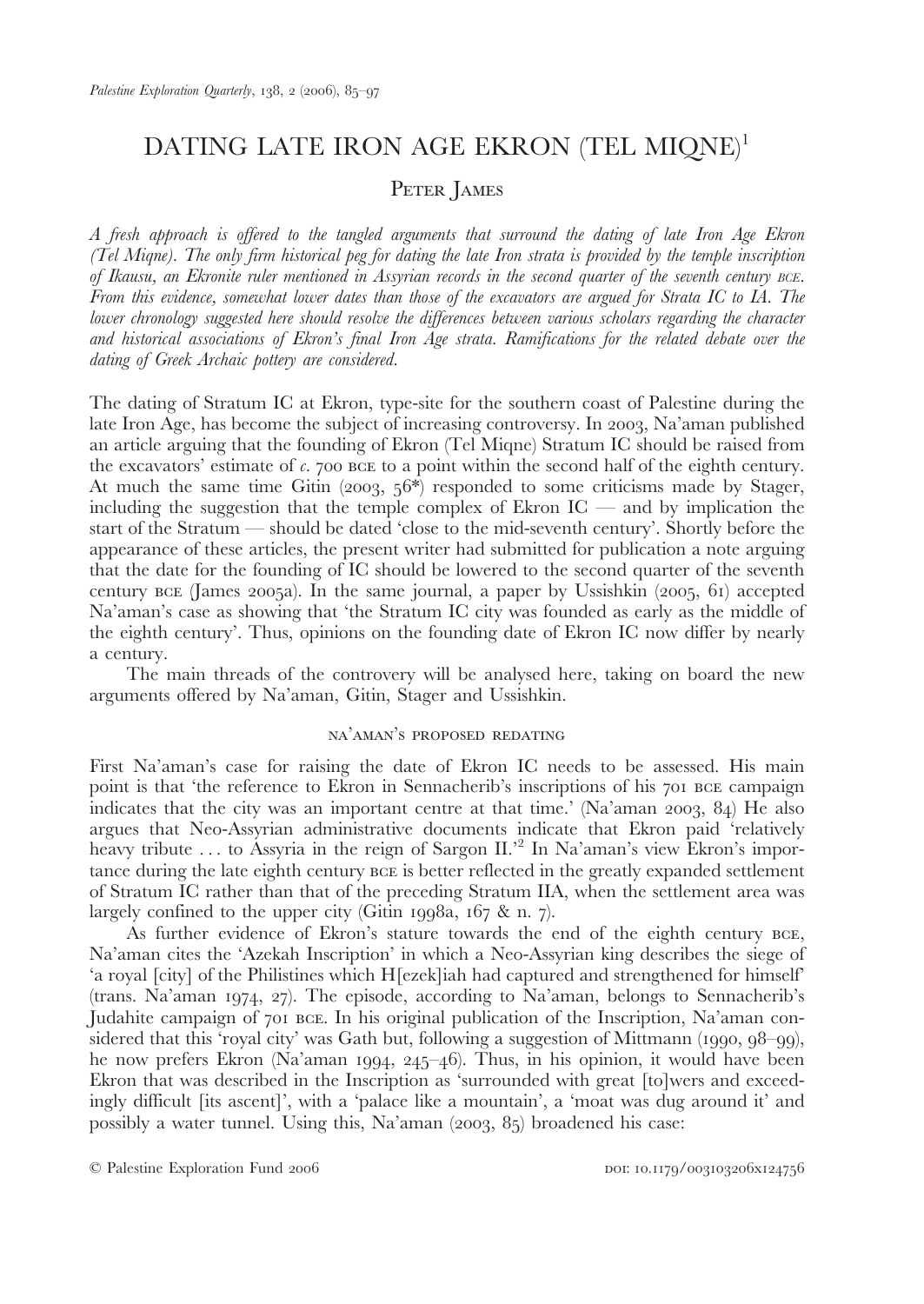Ekron's centrality in the annalistic account of Sennacherib's campaign, and its depiction in the Azekah Inscription, even taking into account the latter's literary character, indicate that it was then a large fortified city. Evidently, Ekron had begun expanding already in the second half of the eighth century bce and was soon fortified, apparently by one of Padi's predecessors. Whether the fortification system of the late eighth century included only the upper tell, or the upper and lower city, is not my concern and should be established in light of the excavations of the lower city.

The city's growth in the second half of the eighth century fits its explicit mention — alongside Gaza, Ashkelon, and Ashdod — as a royal Philistine city both in Amos 1:6–8 and in Sennacherib's inscription. We may conclude that Stratum IC at Ekron was founded in the second half of the eighth century bce and that the documentary evidence contradicts the suggestion that the city began expanding only in the early seventh century bce.

### Are any of the strands in this argument compelling?

1. The importance of a city as perceived from historical sources can often be a poor guide to what we should expect to find in the archaeology. Thucydides (1.10.2) was the first to remark on this, asking how would future generations judge the Sparta of his own time if all they had were the remains of its buildings, 'with no temples or monuments of great magnificence, but simply a collection of villages'? Though the geographical and cultural context here is different, Thucydides' acute observation should not be overlooked.

2. The name of the 'royal city of the Philistines' in the Azekah Inscription is missing, and while the identification with Ekron is possible, basing an argument on a textual restoration can easily be wrongfooted. There are also considerable problems with the identification.<sup>3</sup>

3. Even if we assume that that the city in the Azekah Inscription was Ekron, this tells us little about the nature of the city in the late eighth century. Na'aman himself cautions regarding the 'literary character' of the Azekah Inscription. For example, it describes the fortress of Hezekiah at Azekah itself as follows:

. . . [like the nest of the eagle?] located on a mountain ridge, like pointed iron (?) daggers without number reaching high to heaven [. . . its walls] were strong and rivaled the highest mountains, to the (mere) sight, as if from the sky [appears its head?]. . . (Trans. Na'aman 1974, 27.)

That these are hyperbolic terms, used to magnify Sennacherib's achievement in taking Azekah, is self-evident. But even without recourse to the argument that we need not treat all the details of the Inscription literally — which Na'aman uses to explain some major differences with Ekron (see n. 3) — is there any reason why its description of a city could apply only to Ekron IC, and not to the preceding Ekron II?

The remains of the latter are not as poor as Na'aman's argument might imply. To cite the excavators (Gitin 1998a, 167):

In Stratum III, the last three quarters of the 10th through the 9th century, part of the acropolis was rebuilt, founded on a series of newly constructed monumental stone terraces and platforms. On top of the acropolis, the central architectural feature of Stratum IV — a street with flanking walls — was repaved in Stratum III and continued in use with modifications through Stratum II until the end of the 8th century.

Additionally, in Stratum IIA 'a citadel tower built of boulder-sized rocks and a stone-lined drain were constructed' (Dothan and Gitin 1993, 1056). Surely a city with such constructions, including monumental stone terracing, could have boasted a structure to inspire the 'palace like a mountain' of the Azekah Inscription. The more cryptic words 'its waters were in darkness and [its?] overflow . . . ' are taken by Na'aman as 'probably' indicating a water tunnel. At the very least the stone-lined drain of IIA (cf. 'overflow') shows considerable attention to water-management, but there is no need to introduce such a comparison as Na'aman has offered none for Stratum IC.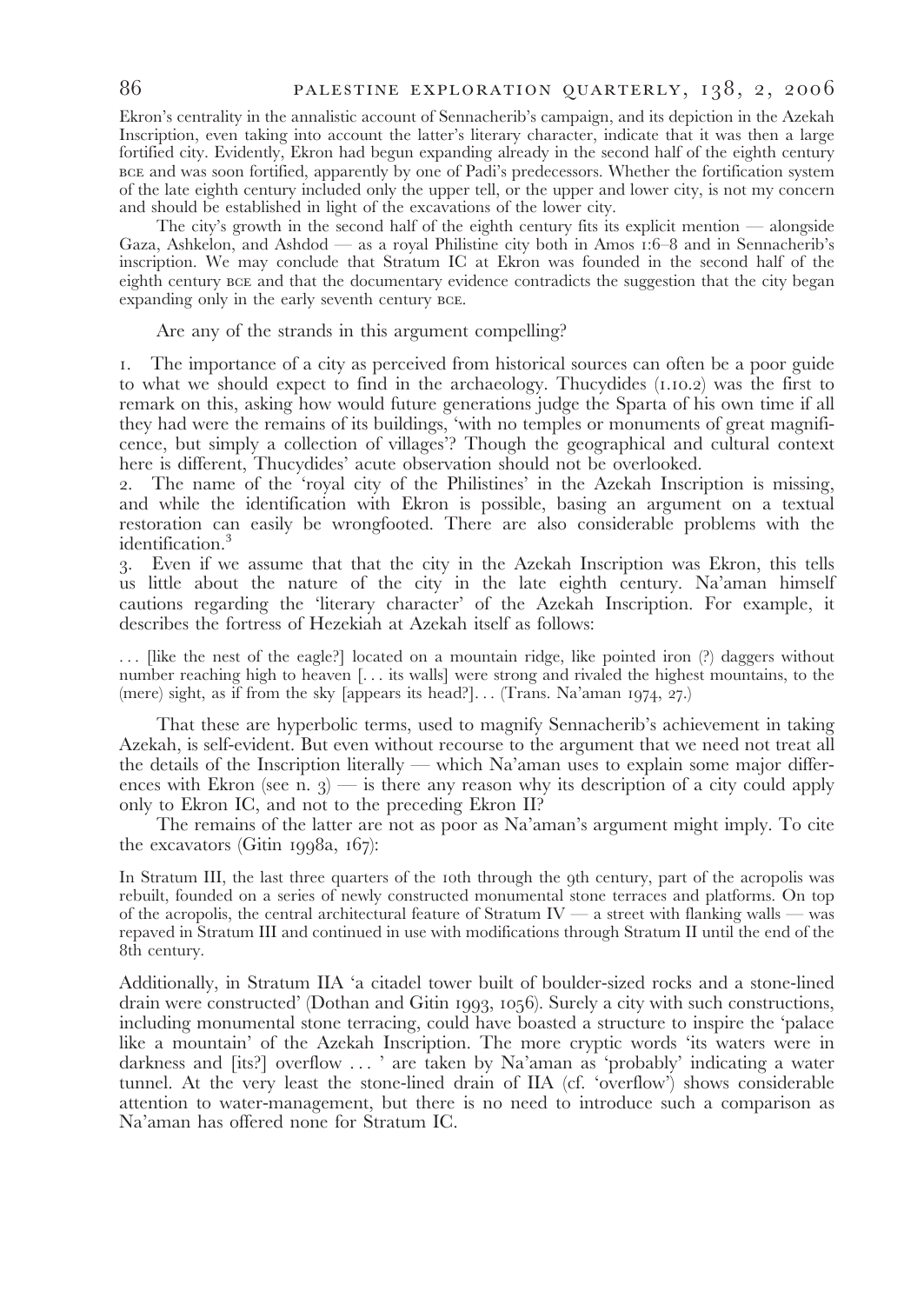As to the fortifications, the excavators state (Dothan and Gitin 1993, 1056) that  $\ldots$ perhaps as early as the tenth century bce, a new mud-brick city wall was built at the bottom of the slope of the acropolis. Attached to the wall was a 7-m-wide mud-brick tower faced with large ashlar blocks in a header-and-stretcher construction.' Thus, the excavators have been fortunate enough to identify the remains of two substantial towers built in the centuries immediately preceding Ekron IC. If it is Ekron that is described in the Azekah Inscription, why should it not be these structures that inspired the description of a city 'surrounded with great towers'? Further, the acropolis fortifications (mud-brick city wall and ashlar-faced tower) built in Stratum III 'continued in use through the end of Stratum IB' (Gitin 1998a, 167). Thus the acropolis fortifications of the IIB/IIA and IC/IB periods were essentially the same. There remains the question of the fortifications around the lower city known from Stratum IB. There are signs that those at the southeast corner of the lower city had already begun during Stratum IC (Gitin 1995, 59, Pl. 4). But even if it were to prove that the outer wall was built in the time of Stratum IC (as now argued by Ussishkin — see 3a below), there is no reason from the Azekah Inscription to backdate it to the eighth century bce. The Inscription describes a city with fortifications but does not tell us whether these extended to a lower city. Na'aman himself dismisses the question of the extent of the IC fortifications as 'not my concern'.

3a. Ussishkin (2005, 61–62, Fig. 18) offers a further argument in support of Na'aman's redating, from the Assyrian relief depicting Sargon II's attack on Ekron (*Amqarruna*), in 720 bce. According to Ussishkin, 'The relief depicts Ekron in a conventional schematic manner, located on raised ground and protected by two city walls. The relief indicates that Ekron was a heavily fortified, important city at that time.' As he (somewhat radically) reattributes the circuit wall of Str.VII (early 12th century bce) to Ekron IC, Ussishkin sees the presence of two walls on the relief as confirmation of Na'aman's position 'that Ekron of Sargon II's period covered the entire mound', and argues that the expanded city of IC should accordingly be backdated.

However, the nature and location of the 'walls' on the Sargon relief is far from clear. Jacoby (1991) has cautioned against the tendency to read such reliefs as quasi-photographic representations.4 Nevertheless, when Assyrian artists intended to depict a large city (like Lachish), with extensive defence works such as a circuit wall encompassing the whole city (tell) as well as a fortified acropolis, they were clearly capable of doing so (for examples see Yadin 1963, 420–421, 423; Jacoby 1991, 129, ill. 11). While one could imagine propagandistic/ other reasons for such differences, comparison of Sennacherib's famous depiction of the large, complex, fortifications of Lachish with the smaller, much simpler fortifications on Sargon's Ekron relief hardly leads to the suggestion that the latter encompassed a larger settlement, to the full extent of the tell. (Tel Lachish covers 31 acres, Tel Miqne 40 acres.) Further, *if* one were to take the details literally, Sargon's relief depicts both 'walls' as resting on a (conventionally depicted) hill. Yet Tel Miqne is conspicuously flat, the only substantial high point being the 10 acre 'upper tell' of the northeast acropolis (Dothan and Gitin, 1993, 1051). In that case, the lower wall on the relief, represented by a simple line of crenellations, would be the mudbrick retaining wall which surrounded the acropolis (already in Ekron III/II). What Ussishkin sees as an upper 'wall' could then represent fortifications on the summit of the acropolis. Read this way, the Ekron of Sargon's relief, contra Ussiskkin, would have been a small settlement restricted to the upper tell.

4. Regarding Amos 1:6–8, cited by Na'aman, the majority of modern commentators regard this section of the oracles against the nations as authentic, while the prophet is usually dated before 750 bce. Presumably Na'aman has a slightly later date in mind in order for it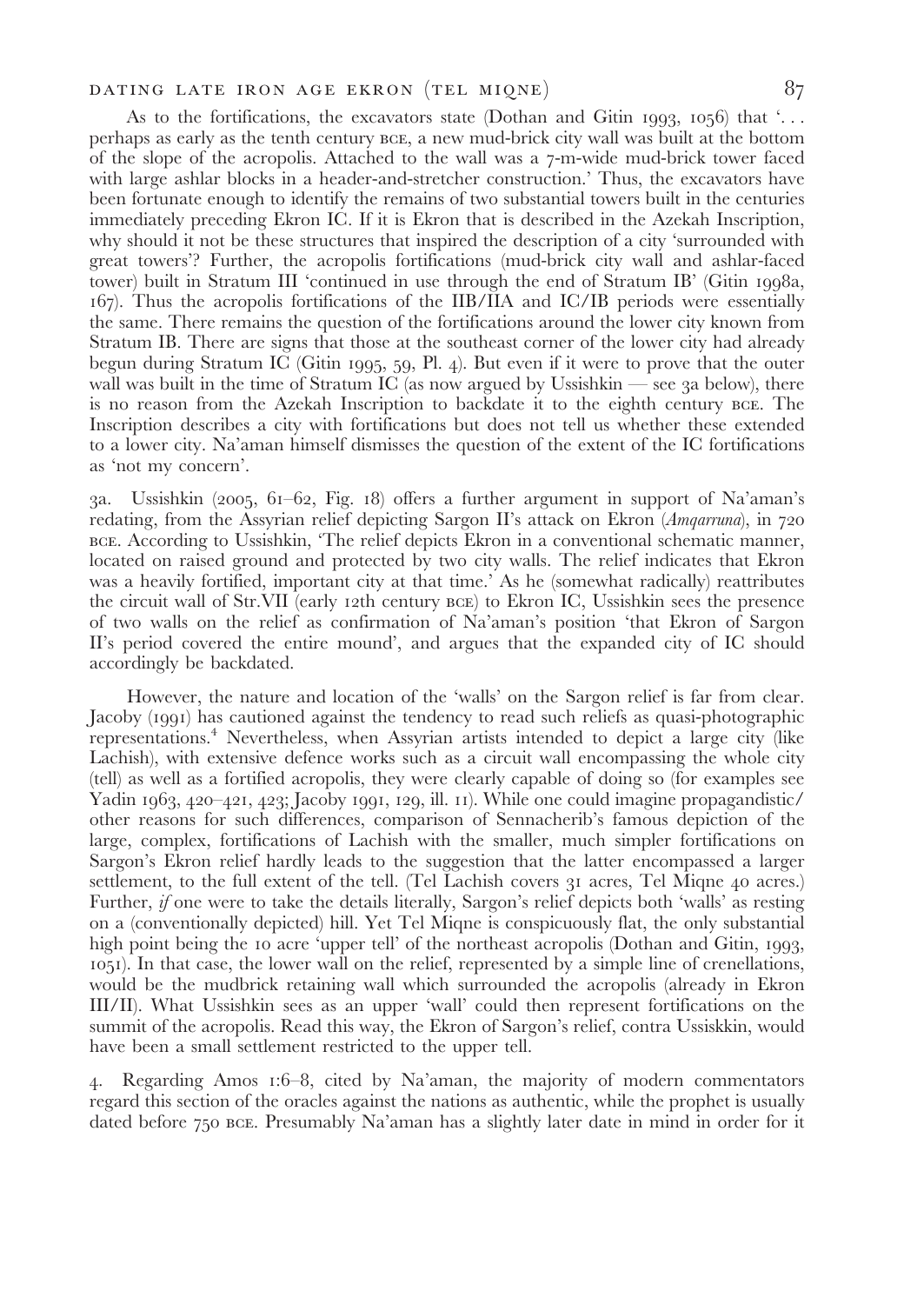to be relevant to the Ekron of the second half of the eighth century BCE.<sup>5</sup> Yet Amos does not describe Ekron, as Na'aman states, as a 'royal Philistine city', though it clearly counted as one of the Pentapolis. Palaces and a sceptre are mentioned in the allusions to Gaza and Ashkelon respectively; all that is said of Ekron is 'I will turn my hand against Ekron'. How this can be construed as evidence regarding the size or status of Ekron, or be used to back date Stratum IC, is hard to see.

#### THE TEMPLE INSCRIPTION

There is therefore nothing of substance in Na'aman's case for raising the beginning of Stratum IC from the excavators' estimate of  $c$ . 700 bce. Above all, while he makes many observations on the temple inscription from  $\dot{E}$ kron,  $\dot{B}$  Na'aman tends to gloss over its chronological importance.

Though found in the debris from the destruction of Stratum IB, the inscription evidently relates to the building of the sanctuary in the time of Stratum IC. The builder is named as Ikausu, son of Padi. From Assyrian records we know the latter was restored to the throne in 701 bce and was still reigning in 699 bce; his son Ikausu is mentioned twice, in 673 and 667 bce.7 Gitin *et al*. (1997, 16; Gitin and Cogan 1999, 199) have suggested, reasonably, that the reign of Ikausu probably began  $c$ .  $675$  BCE. Yet they deduced from this that the construction of the temple was 'no later than the first quarter of the seventh century' (Gitin *et al.* 1997, 16; repeated in Gitin *et al.* 1998, 31). As pointed out by the present writer (James 2005a), this is a *non sequitur*, as the Assyrian references to Ikausu are from the *second* quarter of the seventh century. This period, when its builder is historically attested, provides the most cautious range for the temple's construction.8 One assumes a plausible 25-year reign for Ikausu, but here Stager has noted (personal communication, 2003) that we cannot rule out a longer reign (compare the 55-year reign of his contemporary Manasseh of Judah). If the temple was Ikausu's swansong, we could be looking at a construction date as late as the *third* quarter of the seventh century  $BCE$  (cf. Master 2001, 213–214). At any rate, it would be rash to date the temple much earlier than the first Assyrian mention of Ikausu, in 673 BCE.

Since the inscription is the only object from Tel Miqne that can be indisputably linked to firmly dated Assyrian history, it is surely the best guide to the dating of Stratum IC. The large Temple Complex 650 is one of the most important defining structures for this Stratum and as it is taken to have been built early in IC it should help us to date the beginning of this Stratum (James 2005a). This understanding is strongly reinforced by the excavator's most recent remarks (Gitin 2003, 56\*):

The Ekron royal dedicatory inscription from the cella of the pillared sanctuary of Temple Complex 650 securely dates the founding of Iron Age II Ekron's most important structure excavated thus far . . . . This provides the historical context and *the basis for dating the construction, certainly of the sanctuary, and most probably the entire temple complex as well*. As this structure is an integral part of Ekron's well-defined city plan, it would be unreasonable to conclude, as Stager has, that the sanctuary/Temple Complex 650 could be dated to late in the reign of Ikausu, that is during the rule of Ashurbanipal, close to the mid-seventh century (Stager, oral communication). *Such a date would, by implication, necessitate reassigning the city plan of Stratum IC or, at the very least, the elite zone of which Temple Complex 650 is the focal point, to a similar late date near the end of the Assyrian period.* [emphases added]<sup>9</sup>

Quite so. As argued (James 2005a), the building of the temple complex and hence Stratum IC as a whole should indeed be lowered in date, perhaps close to the mid-seventh century. Gitin's objection that this would mean 'creating a significant gap in the documented history of the city' is immaterial. If the start of Stratum IC were lowered to *c*. 675–650 BCE, then a gap is created only if we cling to the dates for Stratum II guesstimated *before* the inscription was found. The transition between Strata II and I was set by Gitin at  $c$ . 700 BCE,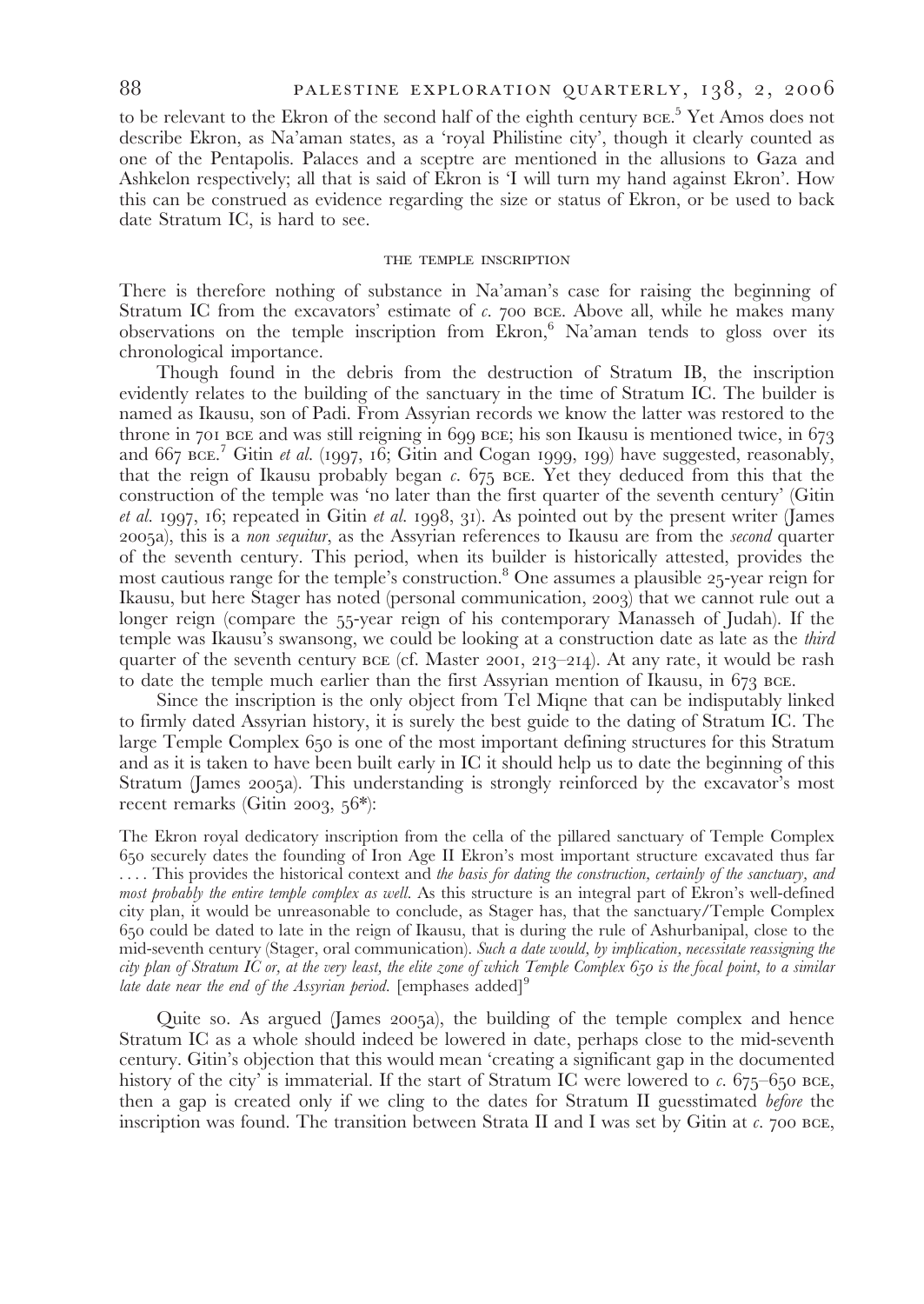based on the idea that Padi was the 'first king of Stratum I' (Gitin 1989, 49) but, of course, this is merely an assumption (James 2005a, 92). As there is no independent dating for Stratum II, its date could be lowered in step with that for IC. Stratum IIA is presently dated  $c.$  750–701 bce. On the lowered chronology argued here, it could date to  $c.$  701–675/650 bce. The new fortification of Stratum IIA (citadel tower and stone-lined drain) might then reflect the work of Hezekiah or Padi, either before or after his restoration in 701 bce.

In any case, Na'aman's suggestion that Stratum IC began in the late eighth century bce would be ruled out. By comparison with the firm dates offered by the inscription, such suggestions are merely historical guesswork.

## THE OIL INDUSTRY AT EKRON

The debate between Gitin and Stager, a healthy rivalry between the excavators of two major Philistine sites (Ekron and Ashkelon), has embroiled broader historical questions — notably the pattern of olive oil production and trade in seventh-century Philistia. An extraordinary number of olive presses were constructed during IC and Gitin accordingly places the 'boom' in oil production at Ekron to *c.* 701 to 630/623 bce, following his dates for the Stratum. Moreover, he sees 'Assyrian imperial commercial policy' as the 'motivating force behind the establishment of the largest olive oil industrial centre in antiquity found to date' (Gitin 2003, 55<sup>\*</sup>). Stager (1996, 70<sup>\*</sup>–71<sup>\*</sup>) sees a very different scenario, as he would date the boom at Ekron to the late seventh century bce:

What propelled the olive oil industry at Ekron into the international sphere was not a dying Assyria but a rising Egypt, ever the great consumer of Levantine olive oil . . . the expansion of Ekron and the development of its oil industry occurred after Assyrian interest and power in the West had begun to wane in the 640s.

Indeed, for a city which Gitin feels was deliberately developed by the Assyrians, there is a striking paucity of Neo-Assyrian influence on the material culture. The jewellery hoards from IC-IB are conspicuously Phoenician and Egyptianising in style, while 'Neo-Assyrian traits and motifs are evident in only two of the silver jewelry items found in the hoards' (Golani and Sass 1998, 74). There are no cuneiform inscriptions and only a few allegedly 'Assyrian' vessels.10 In lieu of such diagnostic finds the excavators have sought other signs of Assyrian influence. One case, concerning the alleged 'Assyrian' style of the architecture of the pillared sanctuary, is not compelling, while Phoenician influence is more conspicuous (Master 2001, 211–212; James 2004, 48–49). Another concerns a short dedicatory inscription from a side-room of the sanctuary that is highly ambiguous (see n. 9).

Perhaps significantly, ovoid storage jars similar to those used at Ekron to transport olive oil have been found in Buto in the western Delta of Egypt (Gitin 2003, 57\*). These considerations tend to support Stager's dating of the oil boom of Ekron IC to the period when it was controlled by the Saite pharaohs (last third of the seventh century bce). However, as Na'aman (2003, 86) notes, Stager stated his case shortly before the discovery of the Ikausu temple inscription. For Gitin (2003, 56\*) the inscription delivers a crushing blow to Stager's argument, as he assumes that it supports a dating for the start of Stratum IC around 700 bce. As we have seen, it does not. Nevertheless, the fact that Ikausu, builder of the Stratum IC temple, was an Assyrian vassal (mentioned in  $673$  and  $667$  bce) means that we must allow that some, at least, of the oil installations at Ekron may have been flourishing early in IC and hence in the second quarter of the seventh century BCE. This would help to explain the burgeoning wealth of IC, evidenced by the construction of the temple and the elite zone and the expansion of the city generally during this phase in its history.

From the inclusion of Ekron in the list of Levantine city-states which provided troops, ships and supplies for Assurbanipal's Egyptian campaign (667–666 bce) it is tempting to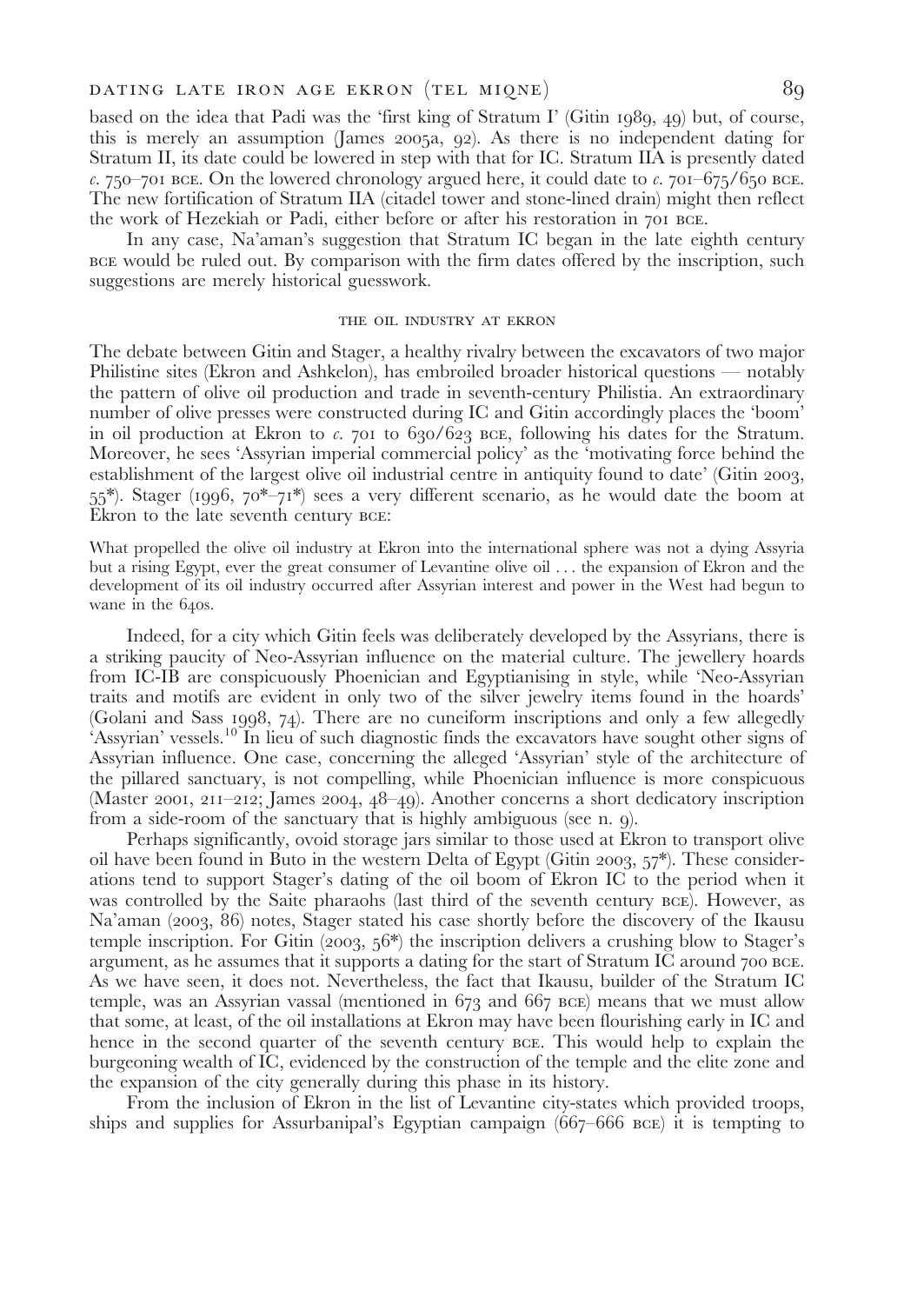consider — in agreement with Gitin — that the Assyrians may have patronised the Ekronite oil industry at this stage, in order to supply the vast army needed to control Egypt. Nevertheless, if we place the start of Ekron IC *c.* 675/650 bce, then Stager may *also* be right that the boom in Ekron's oil industry coincided with the rise of the Egyptian Empire under the Saites (cf. Fantalkin 2004, 257). The transition from Assyrian to Egyptian power in the Levant is a grey area with few fixed points. There was an alliance between Assyria and Sais as early as 666 bce, when Psammetichus' father Necho I was reinstalled as king. The relationship was soured during the 650s, when Assyrian records tell us that Psammetichus withheld his tribute. 'However, he may have mollified the Assyrians by remaining their ally (not an opponent) while they struggled with a rising tide of troubles in the east and south-east.' (Kitchen 1986, 406) When this friendship turned into a formal alliance, with the Assyrians allowing Egypt control of the southern Levant, is hard to tell. By 616 bce, Egypt was actively supporting Assyria (against the Babylonian–Median coalition) by military engagement deep into the Euphrates valley and there are indications that 'an alliance had been formalized prior to 616 bce' (Spalinger 1978, 50). Na'aman (1991, 39) envisages a peaceful handover of authority in Palestine, from Assyria to Egypt, in the late 620s. Some have considered an earlier date, arguing that a likely date for Psammetichus' siege of Ashdod, reported by Herodotus, is 635 BCE (see Spalinger 1978, 50; cf. however Na'aman 1991, 39).

Given this, it is difficult to draw a distinct line between the Neo-Assyrian and Saite Empire 'periods' in Palestine. The boom in the oil industry at Ekron could have *begun* under the Assyrian vassal Ikausu (second quarter of the seventh century) but *continued* into the period of Egyptian domination (last quarter of the seventh century). There is no reason, from the political history, to see any interruption to the oil industry at Ekron during the changeover in hegemony from Assyria to Egypt.<sup>11</sup>

Nevertheless, there is a general problem with Stager's position that the oil boom of Stratum IC postdates *c*. 640 bce. It would mean putting a considerable 'squeeze' on the stratigraphy, either reducing the floruit of Stratum IB (dated by Gitin *et al*. to 630/623–604 bce) to a decade or so, or blurring the distinction between the two strata. Gitin (2003, 57\*–58\*) has firmly responded that there are many architectural changes between Strata IC and IB, as well as discernable differences in the pottery, which must be allowed time. On the same note, Na'aman (2003, 88) suggests that as 'typological differences usually take some decades . . . the end of Stratum IC is probably earlier than suggested by Gitin.'

Na'aman is justified in questioning the date  $(c. 630/623 \text{ }^{\circ}$  because by the excavators for the IC/IB transition, as it is not based on any certain grounds. From the number of oil installations abandoned during IB Gitin detected a decline in production during that phase. The date for the IC/IB transition was then guesstimated (Gitin 1989, 45) on the basis that this diminution in oil production would have coincided with the recession of Assyrian power, but as we have seen there is no good reason to see why this would have had major economic repercussions at Ekron. On Gitin's dating, Stratum IB (630/623–604 bce) would have been contemporary with the rise of the Saite Empire in Palestine. Yet even with the disappearance of the Assyrian market, it is hard to understand why Ekron's oil industry should have gone into decline under Egyptian control. As Stager (1996, 64\*) stressed: 'Throughout antiquity the biggest consumer of Levantine olive oil was Egypt (where the olive tree does not grow).' One might add that with the growth of the Saite Empire the Egyptian demand for oil would have surely grown, if only to supply the needs of the huge number of Aegean mercenaries on whom the pharaohs increasingly relied.<sup>12</sup>

While Na'aman's observation about the date of the IC/IB transition was clearly intended to suit his overall backdating of Stratum IC, it could lead us in a quite different direction, one which could resolve the differences between Stager and Gitin. As we have seen, there is absolutely no evidence for raising the dates of IC, and much in favour of lowering them. We should therefore consider whether the lowering of Ekron IC argued here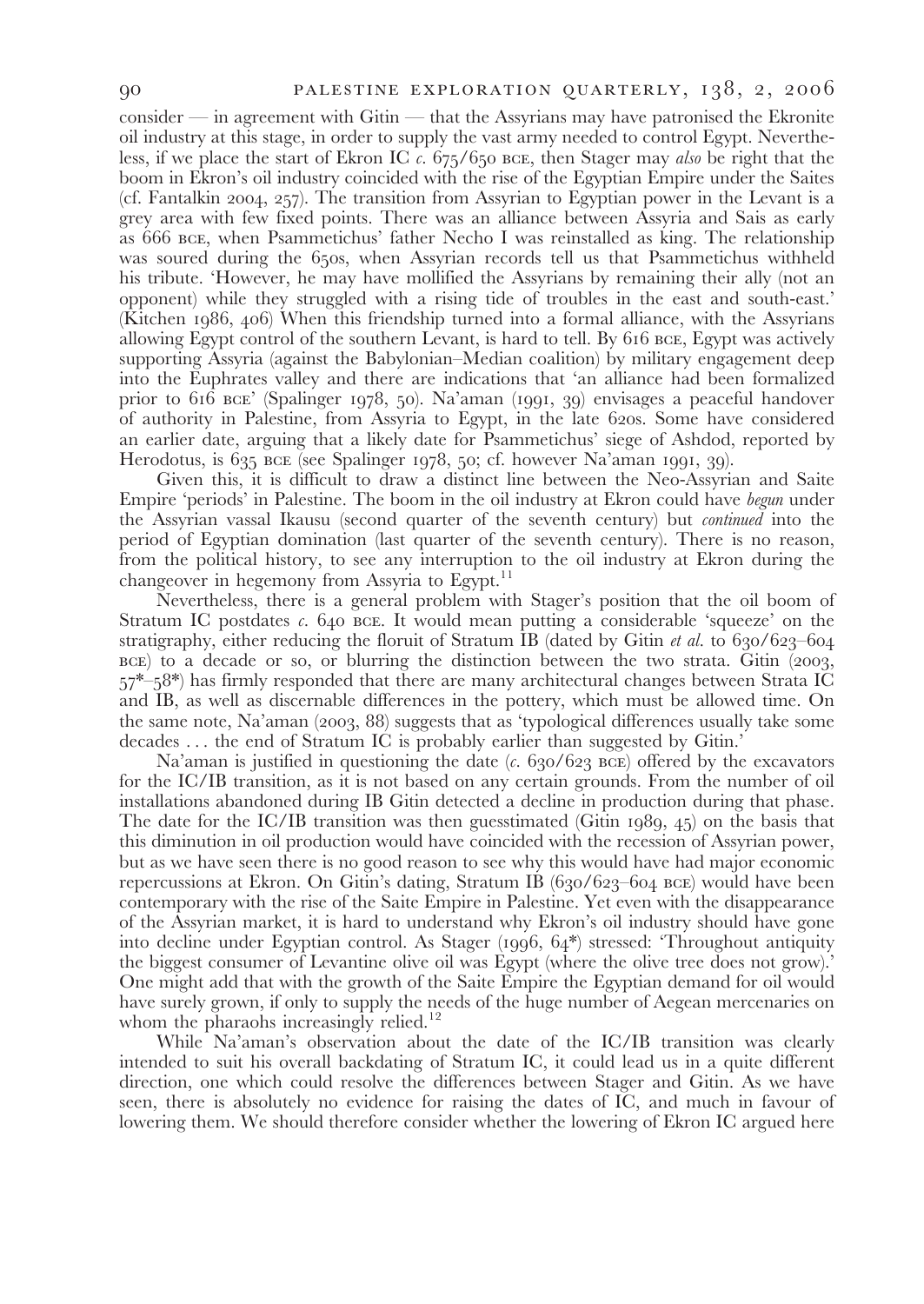would have a knock-on effect on the dating of IB. In other words, should the transition from IC to IB be lowered from 630/623 nearer to 600 bce, at the time of the Neo-Babylonian conquest rather than the Assyrian collapse? If so, Stager's suggestion that the oil boom of Stratum IC was contemporary with the Saite domination of southern Palestine during the late seventh century could be accommodated without contradicting Gitin's understanding of the stratigraphy. Further, the otherwise puzzling reduction in oil production at Ekron during IB could then be due to the loss of the Egyptian market through a Babylonian embargo during the first decades of the sixth century bce. (The Babylonian presence in southern Palestine was particularly strong between *c*. 600 and 582 BCE.) Such a placement would obviously clash with the excavators' preferred date for the end of IB in 604 bce (first year of Nebuchadrezzar). But one may question whether even this date, the base-line for all previous discussion, is well-supported.

#### the destruction of ekron ib

The excavators' preferred date for the fall of Ekron was originally 603 b.c, in which the Babylonian Chronicle records Nebuchadrezzar's siege of an unnamed city (Gitin 1989, 46). That this could have been Ekron was ruled out by Na'aman after careful analysis of the Chronicle entry. His conclusion (Na'aman 1992, 44) was that:

The destruction of Ekron by the Babylonians ... may tentatively be dated after Nebuchadrezzar's failure on the Egyptian border in his fourth year (601/600 bce), possibly (but not necessarily) after year 595 bce, that is, in the years when the Babylonian chronicle series, our main source for the history of Syria and Palestine in the late seventh and early sixth centuries bce, is no longer available to us.

Nevertheless, following a suggestion by Tadmor (and allowed by Na'aman), Gitin (1998b, 276, n. 2) now prefers 604 bce for the destruction. Ekron is not mentioned in the Chronicle entry for this year either (indeed in any year), but the belief, based entirely on a debated restoration, is widely held that Nebuchadrezzar campaigned in Philistia in 604 bce. The Chronicle describes how Nebuchadrezzar laid siege to a city in 604 bce, the name of which has been read by some as 'Ashkelon'. Yet there is no guarantee that this is the correct reading,<sup>13</sup> and thus no clear evidence that the Babylonians campaigned in Philistia in  $604$ bce. To hang the entire chronology of late Iron Age Philistia on a debated restoration seems perilous, to say the least. Further, even if Ashkelon was mentioned in this year it might be wondered why the destruction of such a major city as Ekron did not also receive mention in the Chronicle.

The post-595 bce date suggested by Na'aman in 1992 still remains plausible, even preferable, despite an apparent change of mind on his part. He has recently introduced this argument (Na'aman 2003, 85, n. 8): 'Only Gaza and Ashdod are mentioned in Nebuchadnezzar II's list of kings and their kingdoms written in his seventh year (598 bce) .... It is evident that Ashkelon and Ekron had been destroyed before  $598$  BCE.<sup>14</sup> Such a deduction cannot be made. The text in question reads: 'the king of Tyre, the king of Gaza, the king of Sidon, the king of Arvad, the king of Ashdod, the king of Mir[. . .], the king of [..]' (Oppenheim 1969, 308), and is broken off at this point with an unknown number of names missing.<sup>15</sup> There are thus no grounds here for ruling out a post- $595$  bce date for the fall of Ekron.

Gitin (1989, 46) has used two passages from biblical prophecy to bolster the case for the late seventh-century date for the destruction of Ekron:

1. 'to make them a desolation and a waste, a hissing and a curse, . . . in all the foreign folk among them; all the kings of the land of Uz and all the kings of the land of the Philistines — Ashkelon, Gaza, Ekron, and the remnant of Ashdod.' (Jer. 25:18, 20)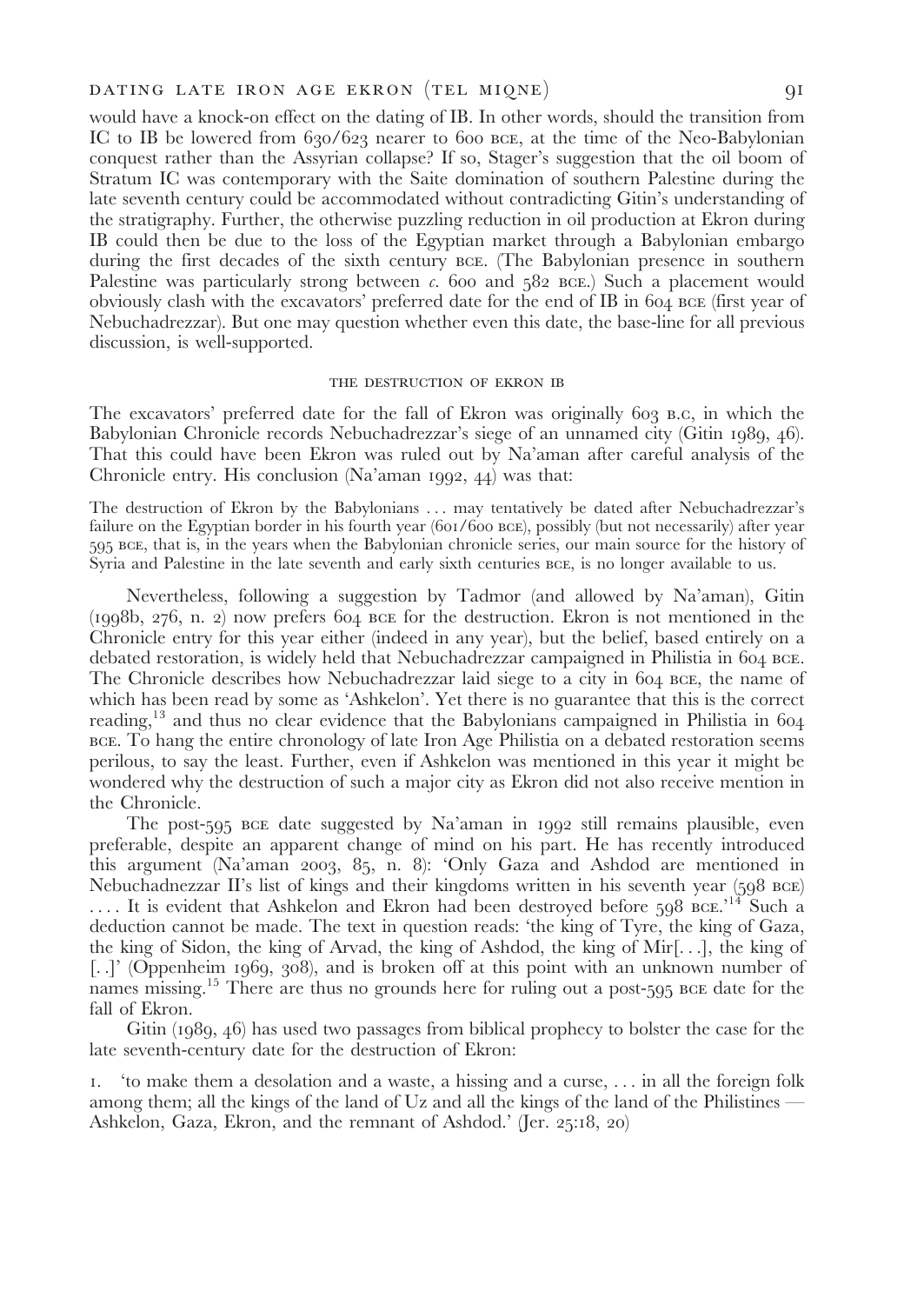92 palestine exploration quarterly, 138, 2, 2006

2. 'for Gaza shall be deserted and Ashkelon shall become a desolation; Ashdod's people shall be driven out at noon, and Ekron shall be uprooted.' (Zeph. 2:4)

All a prophecy can demonstrate is the existence of a given city at the time the prophecy was uttered. Further, these prophecies are part of very generalised claims and cannot be used to pinpoint the date of particular destructions (even predicted). For example Jeremiah, in the same passages, warns of the destruction of Jerusalem, Judah and Egypt (just before Uz) and (after Ashdod), Edom, Moab, Ammon, Tyre, Sidon, the 'isles beyond the sea', and so on until we reach the 'kings of the Medes' and Babylon ('Sheshach') itself. Needless to say not all these kingdoms fell in  $604$  bce or even close to that date. (NB, Jer.  $25$  is often thought to be Deuteronomistic — for discussion see Soggin 1989, 342–44; Lundbom 2004, 256.)

More germane is the argument introduced by Gitin from Jeremiah 27, which describes how king Zedekiah of Judah received embassies from an anti-Babylonian coalition *c.* 594 bce. Gitin assumes that the absence of the Philistines from this coalition means that they 'may no longer have posed a threat to Babylonia', hence 'Ekron's destruction did not fall after 595 bce' (Gitin 1998b, 276, n. 2; cf. Niemeier 2001, 24). Yet others (Miller and Hayes 1986, 409) read this quite differently, i.e. that Philistia was simply 'under strong Babylonian control at this time'. Similarly, Haak (1998, 45), in an accompanying paper to Gitin's, wrote:

The absence of Philistine representatives among the delegates plotting against Babylon (Jeremiah 27) may indicate that the Philistines remained loyal to the Babylonians in this period. This may also be indicated by Ezekiel's condemnation of the faithless Jerusalem, which is being given up 'to the will of your enemies, the daughters of the Philistines' in 16.27.

Haak associates with this a further passage from Ezekiel  $(25:15-17)$ , which blames the Philistines for taking 'revenge' on Judah at the time the Babylonians destroyed the kingdom.<sup>16</sup> In that case the Philistines would not have been a spent force by  $587/6$  BCE, as is so often assumed.

In short there is no historical evidence (either cuneiform or biblical) that conclusively dates the destruction of Ekron IB. That it was sacked by the Babylonians is a reasonable asumption, but during which campaign? Unfortunately we have no Chronicle entries for the last 33 years of Nebuchadrezzar's reign. Nevertheless, a point appreciated long ago by Burn (1935, 145), is that there are likely to have been further wars in Philistia during these undocumented years. From a combination of cuneiform fragments with Egyptian, biblical and classical texts it is known that Nebuchadrezzar campaigned against Egypt between 571 and 567 bce (see Spalinger 1977, 236–244; Edel 1978; Leahy 1988, 190–191; Wiseman 1991, 39–41). This would have naturally have involved manoeuvres in southern Palestine. I hope to discuss in more detail elsewhere a possible placement for the destruction of Ekron IB during the course of this (often neglected) period of warfare.

It should also be noted that Na'aman's original suggestion of a post-595 bce date finds support in a continuing trend towards a lower dating for Archaic Greek (seventh–sixth centuries bce) pottery. The destruction layer of Ekron IB incorporated fragments of East Greek ware of the Early Corinthian horizon (Waldbaum and Magness 1997, 34–35), traditionally dated  $c$ . 625–600 bce. This is not the place to rehearse the controversy regarding the suggestions of Francis and Vickers, but generally speaking it has been realised that their proposed revision for the Archaic at this point (up to 60–80 years) was too extreme. (For references and discussion see conveniently Biers 1992, 82–85, 99–101; James 2003, 241 & nn. 31–32, 260–262). Nevertheless, this does not mean that all is well with Archaic Greek pottery chronology. It has been pointed out (Bowden 1991 and 1996; Gill 2006), that the present dating conflicts (by some four decades) with the testimony of Herodotus regarding at least three sites (Naukratis, Old Smyrna and Tokra in Libya). From the evidence at Naukratis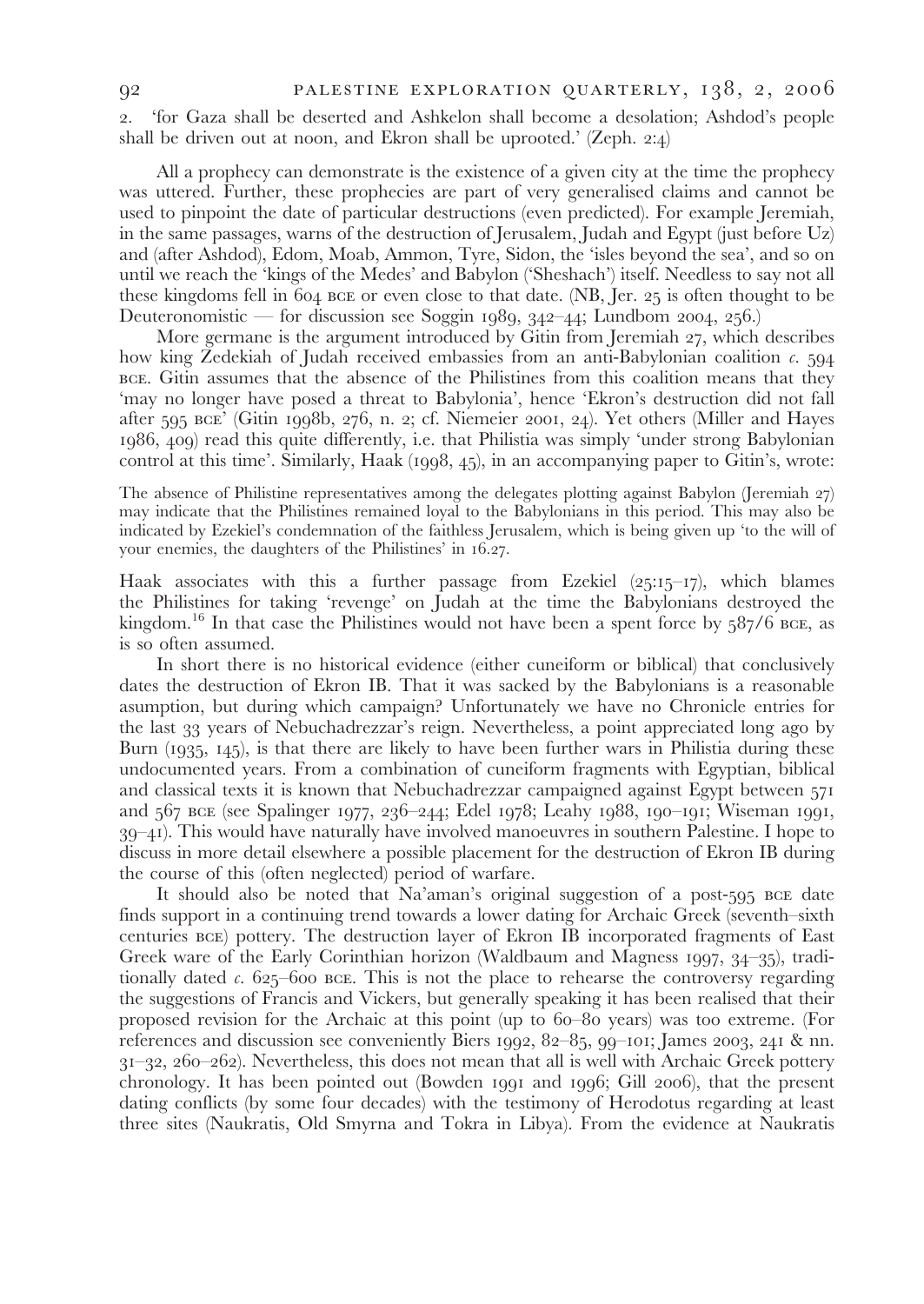(historical, Egyptian, Cypriot and Phoenician) it has been argued (James 2003) that the Archaic dates should be lowered by some 35 years at c. 600 BCE (from the Payne/Cook/ Coldstream dates).<sup>17</sup> The same result emerges from a comparison of the ceramic and historical chronologies for the earliest episodes of Greek colonisation in Libya (Cyrenaica), while a review of 'fixed points' for Archaic dating shows that the balance of evidence now strongly favours a reduction of late seventh to early sixth century Greek ceramic chronology by three to four decades (James 2005b). A chronology based closely on Greek (mainly Herodotean) historical evidence would result in notional dates for Early Corinthian  $c$ , 590–565 bce.

The proposed revision in Archaic Greek pottery dating would tip Ekron IB, and other coastal sites where pottery of the Early Corinthian horizon occurs, into the early sixth century BCE (James 2004,  $54-55$ ), in step with the suggestion here that this Stratum was destroyed in the Egypto-Babylonian wars of *c*. 570 BCE.<sup>18</sup> Lowering Ekron IB into the early sixth century bce would naturally also be in step with the redating for Ekron IC argued from the temple inscription. While accommodating the historical and archaeological arguments (offered by Stager, Master and the present writer) for a lowering of Stratum IC, it would also preserve the distance between the assemblages of these two phases, as required by both Gitin and Na'aman.

### concluding remarks

The best guide to the dating of the stratigraphy of late Iron Age Ekron must surely be the inscription commemorating the dedication of the temple of Ekron IC. It provides the only firm link between history and the archaeology of the site — indeed for *any* Philistine site of this period. Most scholars (with the exception of Stager and his student Master) have tended to sacrifice the chronological importance of the inscription to the expected dates for the pottery. Yet it should be the inscription that dates the stratigraphy and the pottery, not the other way around.

The dating of late Iron Ekron has recently spawned widely differing opinions among scholars — Gitin (with his co-excavators), Stager (with Master) and Na'aman (with Ussishkin). Each has placed good arguments on the table. Their better arguments are not mutually exclusive, especially once we give the temple inscription its due chronological weight. But two straitjackets need to be removed from the discussion: first that the Ikausu inscription dates the construction of the IC temple 'no later than the first quarter' of the seventh century bce, when the evidence points to the second quarter; and second that the destruction of Ekron IB should be dated to 604 bce, an idea which is based solely on a debated restoration of the name 'Ashkelon' (not even Ekron) in the Babylonian Chronicle.

| <b>TEL MIONE</b> | HВ                  | ΠА                            | IС                                           | IΒ                                                       | IА                   |
|------------------|---------------------|-------------------------------|----------------------------------------------|----------------------------------------------------------|----------------------|
| Gitin            |                     | 800-750 BCE 750-701 BCE       | $701 - 630/623$ BCE                          | $630/623 - 604$<br><b>BCE</b>                            | Early 6th<br>century |
| Stager           | Ъ.                  | ċċ                            | Second half of<br>7th century                | Second half<br>of 7th century                            | έċ.                  |
| Na'aman          | Ъò                  | ò.                            | Late 8th to<br>mid/late $(?)$<br>7th century | Mid/late<br>$(?)$ 7th century<br>to $\epsilon$ . 604 BCE | 55                   |
| James            | Late 8th<br>century | $701 - 675/650$<br><b>BCE</b> | $675/650-c.600$<br><b>BCE</b>                | c. 600–c. 570<br><b>BCE</b>                              | c. $570-???$ BCE     |

Table 1. Various chronologies proposed for late Iron Age Ekron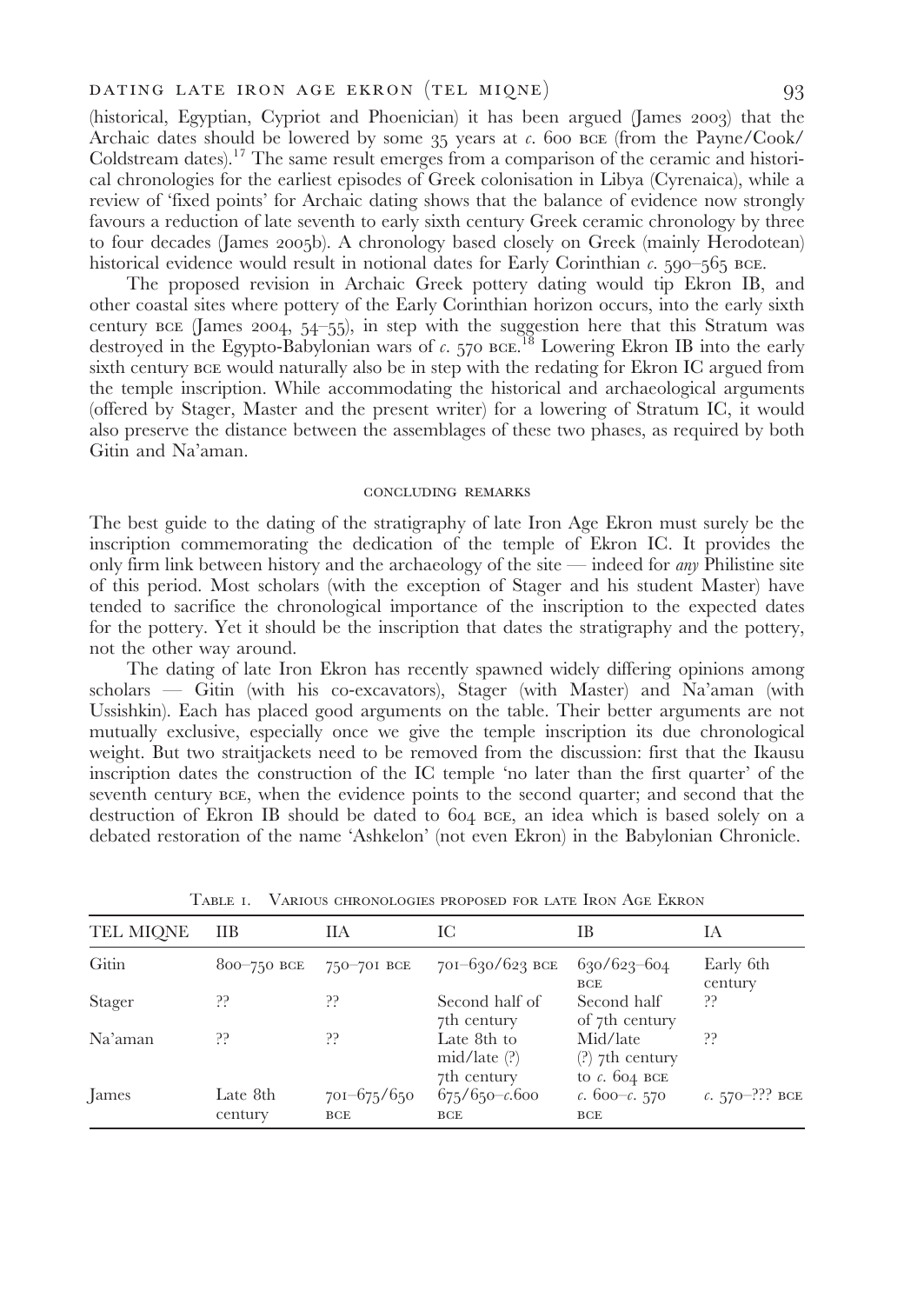#### **NOTES**

1 My sincere thanks to John Bimson, Peter van der Veen, Bob Porter and an anonymous *PEQ* referee for kindly reading drafts and providing comment and criticism, to Lawrence Stager and Ruth Jacoby for helpful correspondence, but principally to Nikos Kokkinos for many years of discussion and shared research on Levantine and Aegean chronology. I am also extremely grateful to the Mainwaring Archive Foundation for its generous support during the research and preparation of this article.

2 Na'aman does not explicitly tie this point into his case for backdating Ekron IC, and his statement is not well supported by the six documents he cites (2003, 84). Three (nos. 1,  $5, 6$ ) merely relate the arrival of envoys from Ekron. No. 4 (undated) records the tribute of an unknown quantity of silver, no. 3 relates Padi's tribute of one talent of silver to Sennacherib in 688 bce, and it is only document no. 2, written 'possibly in the time of Sargon' that records 'a heavy tribute' of 9 talents and 34 minas of silver.

Elsewhere Na'aman (1994, 245 & n. 8) lists conspicuous differences between the unnamed city and Ekron. First, 'Ekron's location on flat land does not correspond with the topographical features of the city . . . in the inscription.' Second, Sennacherib's annals give the impression that Ekron surrendered, with no mention of a violent siege. Third, there is no archaeological evidence of a destruction at Ekron which might be dated to the end of the eighth century bce. 'The difference between the descriptions in the two sources may be the result of the literary character of the "Azekah Inscription".' (Na'aman 1994, 245).

Jacoby's appeal (1991, 131) for such Assyrian reliefs to be subjected to a more 'detailed and comprehensive study . . . similar to that . . . in the field of text research', remains a desideratum, to be followed by a rigorous comparison with the archaeological evidence of Iron II fortifications in Palestine.

5 Elsewhere Na'aman (1974, 37) relates the fate of Calneh in Amos 6.2 to an Assyrian campaign of 738 bce. See Haak (1998, 39–40, n. 5) for references and discussion of the view that this is a later insertion, a matter which he feels is undecided.

6 Na'aman claims that there is something unusual about the fact that Ikausu names four of his ancestors. Given that Na'aman allows that there are instances of Mesopotamian and Anatolian royal inscriptions enumerating three, four, five and even six ancestors, it is hard to see why he thinks this is so distinctive — especially as we have no other Philistine royal inscriptions with which to compare it. Na'aman concludes that the 'only viable explanation' for the number of ancestors is that Ikausu (Akhayush) 'did it for the sake of legitimation. In other words, Padi, Akhayush's father, had founded a new dynasty in Ekron, and his three predecessors (*Ysd*, Ada and Ya'ir) were not rulers of Ekron . . .' Such a conclusion is completely unwarranted. For comparison, the three ancestors (Tukulti-Ninurta II, Adad-nirari II and Assur-Dan II) listed by Assurnasirpal II (Luckenbill 1926, 140) were most definitely kings of Assyria.

Unnecessary doubt regarding the second reference to Ikausu (list of Assurbanipal) was raised by Frahm

(2000), who questioned the reliability of Assurbanipal's list as it 'is completely identical with the older list of Esarhaddon and may have been mechanically reproduced from it.' As shown elsewhere (James 2005a, 91, n. 2), this is incorrect, since there are differences between the two lists. The mistake has been noted by Heather Baker (editor of the series *Prosopography of the Neo-Assyrian Empire*) for inclusion in future corrigenda (H. Baker, personal communication, 2003).

<sup>8</sup> Na'aman's comment here (2003, 86) is that 'The building inscription of Akhayush . . . indicates that construction of the elite zone at Ekron, including the large temple, took place under the Assyrians in the first half of the seventh century bce'. The broad range given avoids Gitin's inaccuracy, yet there is no real reason to include the first quarter of the seventh century bce.

9 Gitin adds a second argument, based on the dedicatory inscription on a fragment of storage jar from a side-room of the pillared sanctuary. Gitin and Cogan (1999, 197–198) read it as meaning 'for (the life of) Ba'al and Padi' and see this formula as a calque on the requirement 'to revere god and king' incumbent on Neo-Assyrian citizens. In the opinion of Gitin (2003, 57\*), 'this reference to Padi King of Ekron at the beginning of Stratum IC, *c*. 700 bce, provides further evidence of the linkage of the pillared sanctuary with the early part of the Neo-Assyrian period.' However, Na'aman (2003, 85, n. 9) casts serious doubt on Gitin's interpretation: '... blessing the life of a god is odd. Moreover, there is no parallel among the Assyrian royal inscriptions for a dedicatory inscription that links god and  $\lim_{n \to \infty}$  Regarding the dating to  $c$ . 700 bce, this is circular reasoning. The inscription was found in the destruction debris of Ekron IB (Gitin and Cogan 1999, 193) and thus, on Gitin's model, would be a century-old heirloom. Otherwise, the inscription is inconclusive as dating evidence for a number of reasons. The reference to Padi might be to a revered ancestor, and not a reigning monarch. Further, as we have no Ekronite kinglist after Ikausu, we cannot rule out that there was a second king Padi. (Cf. the discovery of the inscribed bottle from Tell Siran showed that the Amminadab king of Ammon known from Assyrian records in 667 BCE had a papponymous grandson, and threw into question the automatic assumption that seals with the name Amminadab all belonged to the former — Thompson and Zayadine 1973, 9.)

10 The published examples (Gitin 1997, 92) are an 'Assyrian palace ware' bowl, and local imitations of 'Assyrian-type' bowls and goblets (five) and bottles (two). It has become increasingly appreciated, from studies of Mesopotamian, Syrian and Transjordanian contexts, that such 'Assyrian' vessels and imitations were manufactured mainly during and following the last days of the Assyrian Empire (seventh to early sixth centuries bce), continuing well into the Persian period (Holladay 1976, 272, 282, nn. 59–60; Routledge 1997, 35; Lehmann 1998, 19–21; Hausleiter 1999, 18–22, 38–40; James 2004, 49; Veen, van der, unpublished, §2.1.4b). Hence their presence at Ekron would fit a date within either the late Neo-Assyrian or Neo-Babylonian Empire periods.

 $11$  As Na'aman (2003, 87; cf. Fantalkin 2004, 256) has argued, we should not see the prosperity of Ekron in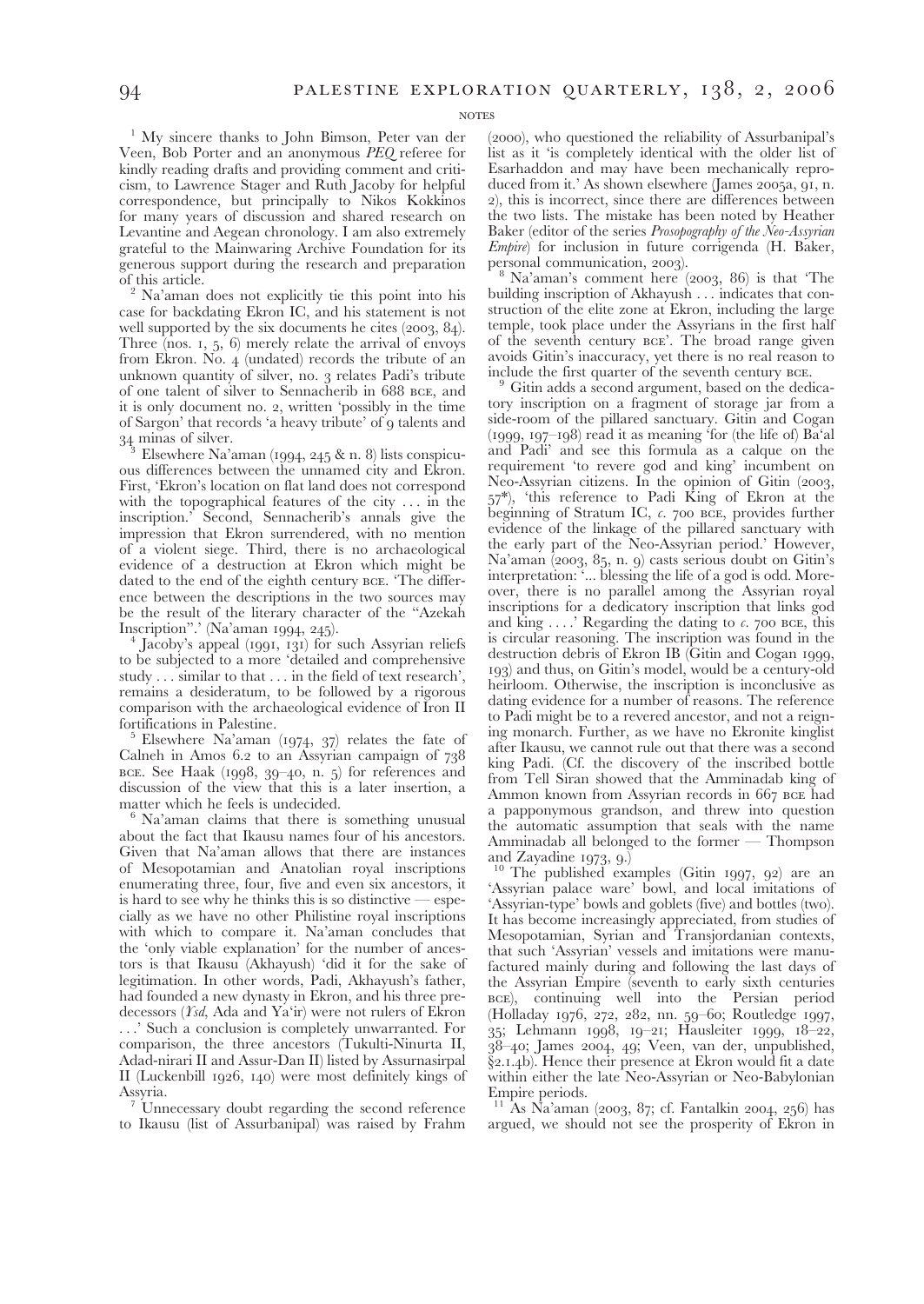terms of 'a deliberate imperial policy of economic development of these states', though of course it would have taken advantage of the *pax Assyriaca*. The same would apply to the *pax Egyptiaca*. While storage jars similar to those from Ekron have been found in Egypt, we should also remember that there were other markets: '... a larger number of similar Ekron-type storage jars have also been identified at Carthage and at several sites in Spain.' (Gitin 2003, 57\*).

The same point has now been independently raised by Fantalkin (2004, 257). The reliance of the 26thdynasty kings on Aegean mercenaries is well known and, according to Herodotus (2.163.1), by the reign of Apries (589–570 bce) the pharaoh maintained a bodyguard of 30,000 Carians and Ionians. It is fair to assume that these Aegean mercenaries required regular supplies of olive oil. In this context we should remember the law passed in the early sixth century by the canny Solon, forbidding Athenian export of any produce except olive oil (Plutarch *Solon* 24.1), which Stanton (1990, 65, n. 1) sees as a measure to stimulate the olive industry. Solon himself, in his retirement, worked as a merchantshipper (Plutarch, *Solon* 25.5); assuming he followed his own laws, when he visited Egypt in the reign of Amasis (Hdt. 1.30.1; Plutarch, *Solon* 26.1) he must have taken a cargo of olive oil. (For Solon's dates and his Egyptian visit see Miller 1969, 62–86.) Thus, when he paid for his Egyptian voyage by selling oil (Plutarch, *Solon* 2.4), Plato would have been following in Solon's footsteps.

<sup>13</sup> In favour of the reading 'Ashkelon' Stager (1996, 72\*, n. 1) cites a tentative approval (pers. comm.) from Irving Finkel of the British Museum. It should be noted, however, that the two scholars (Wiseman and Grayson) who have published this text have repeatedly recommended caution. Wiseman (1956: 85) tentatively read '*iš?-qi?-il-lu-nu*', adding: 'The first two signs are doubtful, being written over an erasure.' Grayson (1975, 100): 'Nothing can be read with certainty'. Grayson (1980, 161): '. . . as D. J. Wiseman and I emphasized . . . the reading of the name of the city captured is very uncertain.' Wiseman (1991, 23, n. 158): 'The reading remains however uncertain.'

 $14$  For the redating of the Istanbul prism from 570 to 598/7 bce, see Na'aman 2000, 40 and Vanderhooft 2003, 238. Note, however, that Wiseman (1991, 73) and

Katzenstein (1994, 46) place the text  $c$ . 570 bce. <sup>15</sup> Wiseman (1991, 75; cf. Vanderhooft 2003, 238–239) states that 'The length of columns on the prism would allow for only another six kings to be cited  $\dots$ , a very different matter from the *one* extra name allowed by Na'aman's treatment (2000, 40). Further, there is a hint of circular reasoning in Na'aman's writing here: 'The last missing name in line 29 is probably Byblos, as the list enumerates kingdoms located along the eastern Mediterranean coast. Ashkelon and Ekron — the latter destroyed by Nebuchadrezzar either in the course of his 604 bce campaign or a few years later — are missing from among the Philistine kingdoms.' Finally, the very nature of the document is uncertain. Rather than seeing the list as providing a complete record of Nebuchadrezzar's court officials and vassals, Wiseman (1991, 75) sees it as the record of 'a procession to commemorate a special occasion.'

<sup>16</sup> Regarding Ezekiel 16.27 and 25.15-17, Katzenstein (1994, 43) wrote: 'We are almost convinced that these words of Ezekiel give a picture of the affairs in 597 (and not in 587).' He gave no arguments, however, for this supposition.

<sup>17</sup> Note that the lowering of Early Corinthian by some 5–10 years proposed by Amyx (1988, 428) has achieved wide currency. As I have stressed, there has always been a strong undercurrent of thought in the literature pulling for lower dates for the Protocorinthian–Corinthian series. Langlotz, for example, suggested lowering Early Corinthian by 20 to 30 years, while Gjerstad argued that Middle Corinthian should be dated 25 years later. (For references to these and other low daters see Amyx 1988, 403–413; James 2003, 260–262; James 2005b, 13.) Fantalkin (2001, 128) remarked with regard to the local pottery of this period: '... the present state of research does not permit the unequivocal identification of the typological differences between the end of the 7th century and the beginning of the 6th century bce . . .'

#### bibliography

- Amyx, D. A., 1988. *Corinthian Vase-Painting of the Archaic Period: Vol II, Commentary: The Study of Corinthian Vases* (Berkeley, CA).
- Biers, W. R., 1992. *Art, Artefacts, and Chronology in Classical Archaeology* (London).
- Bowden, H., 1991. 'The chronology of Greek painted pottery: some observations', *Hephaistos* 10, 49–59.
- Bowden, H., 1996. 'The Greek settlement and sanctuaries at Naukratis: Herodotus and Archaeology', in *More Studies in the Ancient Greek Polis*, edited by M. H. Hansen and K. Raaflaub, pp. 17–38 (Stuttgart).
- Burn, A. R., 1935. 'Dates in early Greek history', *Journal of Hellenic Studies* 60, 130–46.
- Dothan, T. and Gitin, S., 1993. 'Miqne, Tel (Ekron)', in *The New Encyclopedia of Excavations in the Holy Land*, Vol. 3, edited by E. Stern (Jerusalem), pp. 1051–59 (Jerusalem).
- Edel, E. 1978. 'Amasis und Nebukadrezar II', *Göttinger Miszellen* 29, 13–20.
- Fantalkin, A., 2001. 'Mezad Hashavyahu: its material culture and historical background', *Tel Aviv* 28:1, 3–166.
- Fantalkin, A., 2004. 'The final destruction of Beth Shemesh and the *Pax Assyriaca* in the Judahite Shephelah: An Alternative View', *Tel Aviv* 31:2, 245–61.
- Frahm, E., 2000. *s. v.* Ikausu, in *The Prosopography of the Neo-Assyrian Empire* 2:i, edited by H. Baker, 508–09 (Helsinki). Gill, D. W. J., 2006. 'Early colonisation at Euesperides: origins and interactions', in *Greek and Roman Colonisation. Origins, ideologies and interactions*, edited by G. J. Bradley and J.-P. Wilson, pp. 1–21 (Swansea).
- Gitin, S., 1989. 'Tel Miqne-Ekron: a type site for the inner coastal plain in the Iron II period', in *Recent Excavations in Israel: Studies in Iron Age Archaeology*, edited by S. Gitin and W. G. Dever, pp. 23–58 (Winona Lake, IN).
- Gitin, S., 1995. 'Tel Miqne-Ekron in the 7th century B.C.E: the impact of economic influences on a Neo-Assyrian vassal city state', in *Recent Excavations in Israel: A View to the West*, edited by S. Gitin, pp. 61–79 (Dubuque, IA).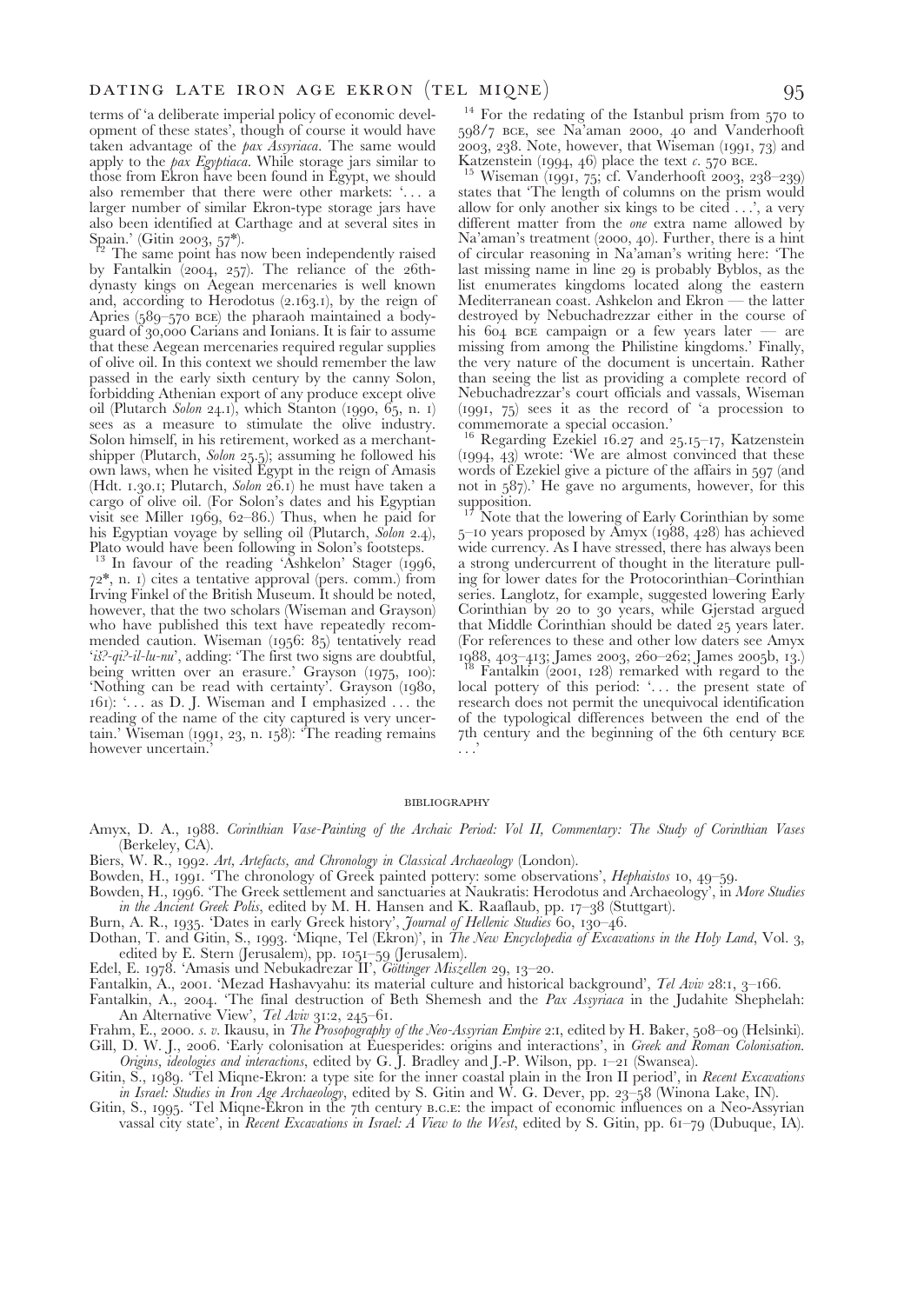- Gitin, S., 1997. 'The Neo-Assyrian Empire and its western periphery: the Levant, with a focus on Philistine Ekron', in *Assyria 1995*, edited by S. Parpola and R. M. Whiting, pp. 77–103 (Helsinki). Gitin, S., 1998a. 'Philistia in transition: the tenth century bce and beyond' in *Mediterranean Peoples in Transition:*
- *Thirteenth to Early 10th Centuries BCE*, edited by S. Gitin, A. Mazar and E. Stern, pp. 162–83 (Jerusalem).
- Gitin, S., 1998b. 'The Philistines in the prophetic texts: an archaeological perspective', in *Hesed Ve-Emet. Studies in Honor of Ernest S. Frerichs*, edited by J. Magness and S. Gitin, pp. 273–90 (Atlanta, GA).
- Gitin, S., 2003. 'Neo-Assyrian and Egyptian hegemony over Ekron in the seventh century bce: a response to Lawrence E. Stager', *Eretz-Israel* 27, 55\*–61\*.
- Gitin, S. and Cogan, M., 1999. 'A new type of dedicatory inscription from Ekron', *Israel Exploration Journal* 49, 193–202.
- Gitin, S., Dothan, T. and Naveh, J., 1997. 'A royal dedicatory inscription from Ekron', *Israel Exploration Journal* 47, 1–16.
- Gitin, S., Dothan, T. and Naveh, J., 1998. 'Ekron identity confirmed', *Archaeology* 51:1, 30–31.
- Golani, A. and Sass, B., 1998. 'Three seventh-century bce hoards of silver jewelry from Tel Miqne-Ekron', *Bulletin of the American Schools of Oriental Research* 311, 57–81.
- Grayson, A. K., 1975. *Assyrian and Babylonian Chronicles* (Winona Lake, IA).
- Grayson, A. K., 1980. Review of Garelli and Nikiprowetzky, *Le Proche-Orient Asiatique: Les Empires Mésopotamiens*, *Archiv für Orientforschung* 27, 159–61.
- Haak, R. D., 1998. 'The Philistines in the prophetic texts', in *Hesed Ve-Emet. Studies in Honor of Ernest S. Frerichs*, edited by J. Magness and S. Gitin, pp. 37–51 (Atlanta, GA).
- Hausleiter, A., 1999. 'Neo-Assyrian pottery from Khorsabad', in *Iron Age Pottery in Northern Mesopotamia, Northern Syria and South-Eastern Anatolia*, edited by A. Hausleiter and A. Reiche, pp. 17–59 (Münster).
- Holladay, J. S., 1976. 'Of sherds and strata: contributions toward an understanding of the archaeology of the Divided Monarchy', in *Magnalia Dei: The Mighty Acts of God*, edited by F. M. Cross *et al.*, pp. 252–93 (New York).
- Jacoby, R., 1991. 'The representation and identification of cities on Assyrian reliefs', *Israel Exploration Journal* 41, 112–31.
- James, P., 2003. 'Naukratis revisited', *Hyperboreus: Studia Classica* 9:2, 235–64.
- James, P., 2004. 'The Assyrian, Babylonian and Persian periods in Palestine (Review Article)', *Bulletin of the Anglo-Israel Archaeological Society* 22, 47–58.

- James, P., 2005a. 'The date of the Ekron inscription a note', *Israel Exploration Journal* 55:1, 90–93.<br>James, P., 2005b. 'Archaic Greek colonies in Libya historical *vs.* archaeological chronologies?', *Libyan Studies* James, P., 2005b. 'Archaic Greek colonies in Libya — historical vs. archaeological chronologies?', *Libyan Studies* 36,<br>
1–20.<br>
Katzenstein, H. J., 1994. 'Gaza in the Neo-Babylonian period (626–539 B.c.c.)', *Transeuphratè*
- 

Kitchen, K. A., 1986. *The Third Intermediate Period in Egypt (1100–650 BC)*. 2nd edn (Warminster).

Leahy, A., 1988. 'The earliest dated monuments of Amasis', *Journal of Egyptian Archaeology* 74, 183–99.

- Lehmann, G., 1998. 'Trends in the local pottery development of the Late Iron Age and Persian period in Syria and Lebanon, ca. 700 to 300 B.C.E.', *Bulletin of the American Schools of Oriental Research* 311, 7-3
- Lundbom, R., 2004. *Jeremiah 21–36. A New Translation with Introduction and Commentary* (New York).
- Luckenbill, D. D., 1926. *Ancient Records of Assyria and Babylonia* I (Chicago).
- Master, D. M., 2001. *The Seaport of Ashkelon in the Seventh Century BCE: A Petrographic Study* (PhD dissertation, Harvard University).
- Miller, M., 1969. 'The accepted date for Solon: precise but wrong?', *Arethusa* 2:1, 62–86.
- Miller, J. M. and Hayes, J. H., 1986. *A History of Ancient Israel and Judah* (London).
- Mittman, S., 1990. 'Hiskia und die Philister', *Journal of Northwest Semitic Languages* 15, 2–15.
- Na'aman, N., 1974. 'Sennacherib's "letter to God" on his campaign to Judah', *Bulletin of the American Schools of Oriental Research* 214, 25–39.
- Na'aman, N., 1979. 'Sennacherib's campaign to Judah and the date of the *LMLK* Stamps', *Vetus Testamentum* 29, 61–86.
- Na'aman, N., 1991. 'The kingdom of Judah under Josiah', *Tel Aviv* 18, 31–71.
- Na'aman, N., 1992. 'Nebuchadrezzar's campaign in year 603 bce', *Biblische Notizen* 62, 41–44.
- Na'aman, N., 1994. 'Hezekiah and the kings of Assyria', *Tel Aviv* 21, 235–54.
- Na'aman, N.,2000. 'Royal vassals or governors? On the status of Sheshbazzar and Zerubbabel in the Persian Empire', *Henoch* 22, 35–44.
- Na'aman, N., 2003. 'Ekron under the Assyrian and Egyptian Empires', *Bulletin of the American Schools of Oriental Research* 332, 81–91.
- Niemeier, W.-D., 2001. 'Archaic Greeks in the orient: textual and archaeological evidence', *Bulletin of the American Schools of Oriental Research* 322, 11–32.
- Oppenheim, A. L., 1969. 'Babylonian and Assyrian historical texts', in *Ancient Near Eastern Texts Relating to the Old Testament*, edited by J. B. Pritchard, pp. 265–317 (Princeton).
- Routledge, B., 1997. 'Mesopotamian "influence" in Iron Age Jordan: issues of power, identity and value', *Bulletin of the Canadian Society for Mesopotamian Studies* 32, 33–41.
- Soggin, J. A., 1989. *Introduction to the Old Testament*. 3rd edn (London).
- Spalinger, A. J., 1977. 'Egypt and Babylonia: a survey (*c.* 620 b.c.–550 b.c.)', *Studien zur Altägyptischen Kultur* 5, 221–44.
- Spalinger, A. J., 1978. 'Psammetichus, King of Egypt: II', *Journal of the American Research Center in Egypt* 15, 49–57.

Stager, L., 1996. 'Ashkelon and the archaeology of destruction: Kislev 604 bce', *Eretz Israel* 25, 61\*–74\*.